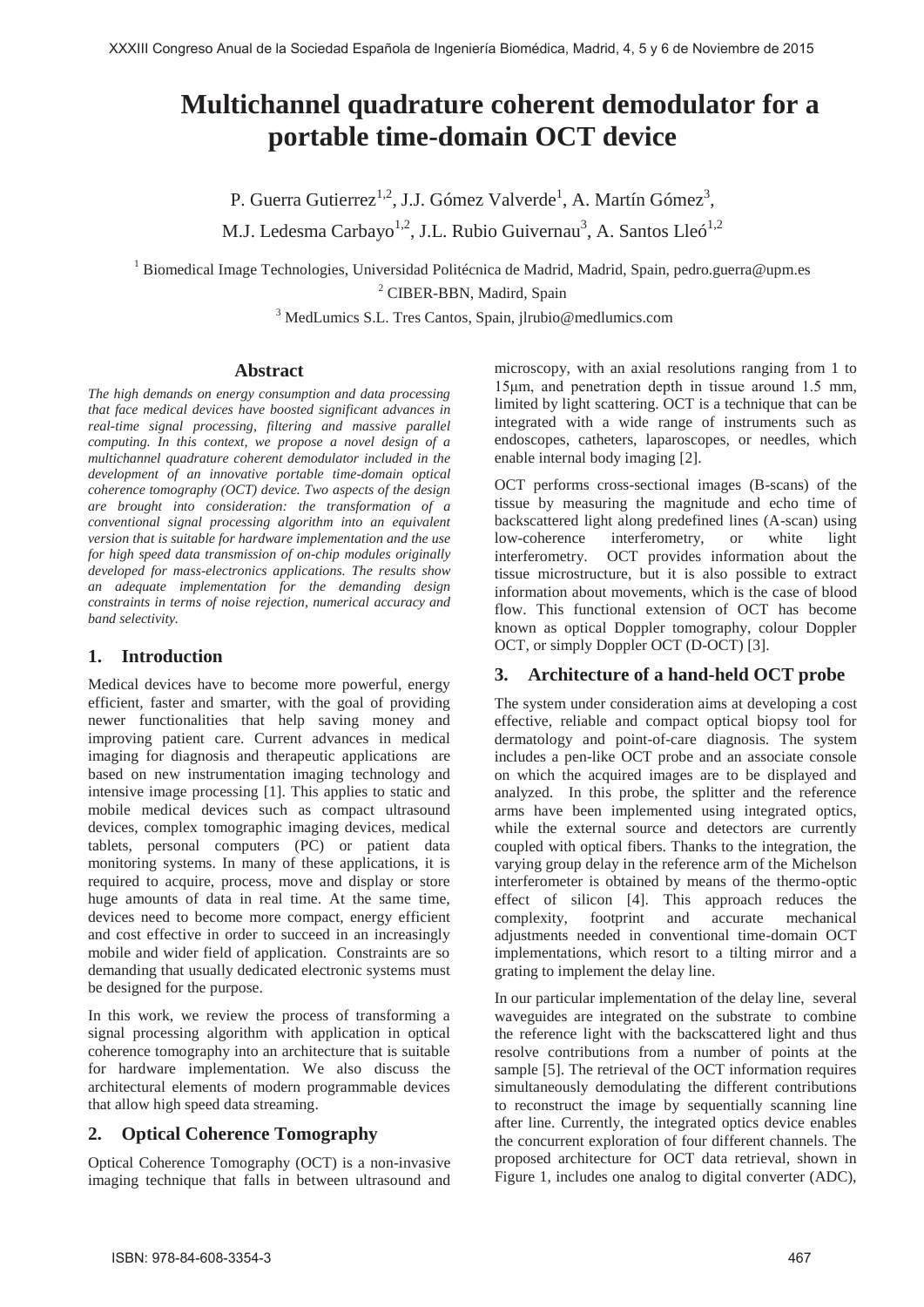four quadrature channels to demodulate the coherent signal and build the A-Scan line. Images are streamed to an external platform by a hardware implementation of the User Datagram Protocol (UDP), which is part of the internet protocol (IP) stack.



**Figure 1**: Proposed architecture for OCT data retrieval. Different channels are demodulated to build the A-Scan line. Images are streamed by a hardware implementation of the UDP/IP protocol.

Signal demodulation is achieved by direct down conversion of the OCT signal sections, taking into account the central frequency  $\omega_i$  of the OCT signal, lowpass (LP) filtering of the inphase (I) and quadrature (Q) components to reject adjacent information and finally computing the amplitude (ABS) and phase (PHS) of the I/Q signals. Moreover, the high amount of data being acquired and the unidirectional direction of the flow justify the development of hardware accelerated implementation of the UDP/IP protocol stack. This HWbased processing module is able to sustain high data rates, above 800 Mbps, while keeping the overall system complexity moderate, avoiding the need of an additional microprocessor.

## **4. Implementation of the digital quadrature demodulation**

The Digital signal processing (DSP) algorithms used to demodulate and build the OCT image are typically specified as infinite precision operations. Their actual implementation on a field programmable gate array (FPGA) relies on fixed-point approximations. One essential step of a top-down design flow is to determine the numerical accuracy at every signal node, namely the word-length, truncation mode and overflow mode, need to fulfil the constraints of the application. This is commonly referred to as floating-point to fixed-point conversion (FFC) problem. In the process of implementing a given algorithm into HW following a top-down design flow, we usually face two well defined stages: transforming the ideal algorithm into a functionally equivalent version that can be efficiently implemented (i.e. that only uses integer values to represent numbers), and determining the architecture, to maximize parallelism.

#### **4.1. Floating to fixed point conversion rules**

In the case of dedicated electronics, implemented with Application Specific Integrated Circuits (ASICs) or FPGAs, the implementation of a given algorithm with integer fixed-point arithmetic enables the implementation of highly parallel processing pipelines capable of massive

data processing. In order to represent a real number with fixed point, the number of fractional bits n and integer bits m has to be specified. This results in the well-known Q-notation where the integer value X with representation  $Q(m_1,n_1)$  is used to represent the real number  $Z=X^*2^{-n}$ , being the total word length  $w_1=n_1+m_1+1$ , where X is an integer represented in two's complement.

From a practical point of view, we have to point out that when implementing a signal processing algorithm in fixed point the  $O(m_1,n_1)$  representation is implicit, in the sense that the number of bits devoted to represent the fractional and integer part of a given variable are not automatically supported by the tool. That implies that, in order to perform arithmetic computations with numbers in fixedpoint certain rules have to be taken into account manually to properly track the evolution of the fixed point representation after each operation.

To exemplify the fixed point conversion process, we will describe the development of an infinite impulse response (IIR) filter from specification to implementation.

#### **4.2. Quadrature Receiver Implementation**

The mixer is implemented as two tables, to store sine and cosine values, which are indexed using the phase value and a pair of multipliers. The phase value is incremented every clock cycle by a fixed amount to generate the oscillating signal with the desired frequency.

Multiple alternatives are possible to the implementation of a narrowband low pass or band pass filter. However, the filter order needed to achieve high frequency selectivity with a finite impulse response (FIR) approach is so high that other architectures, such as cascaded integrator-com (CIC) [6] filters or infinite impulse response (IIR) are chosen to provide a reasonable resource/performance trade-off. For a given frequency response it is well known that IIR filters can do with much less hardware resources than FIR filters but at the expense of a nonlinear phase response. Jackson et.al [7] showed that second-order sections (SOS) optimized in isolation and connected in cascade, called sectional optimal structures, perform very close to block optimal cascades.

#### **4.3. Quadrature Receiver: Fixed point conversion**

The ultimate goal is to implement a parameterized HDL block for IIR low pass filtering, which may be automatically generated with a high level tool, such as Matlab (The Mathworks, Natick, MA, USA) and synthesized into an FPGA. After considering alternative architectures, the decision was to implement the IIR structure as a cascade of biquadratic or second–order sections (SOS). The biquad implementation is particularly useful for fixed point implementations, as the effects of quantization and numerical stability are of no great concern. However, the overall success of any biquad implementation is dependent upon the available number precision, which must be sufficient enough in order to ensure that the quantized poles are always inside the unit circle.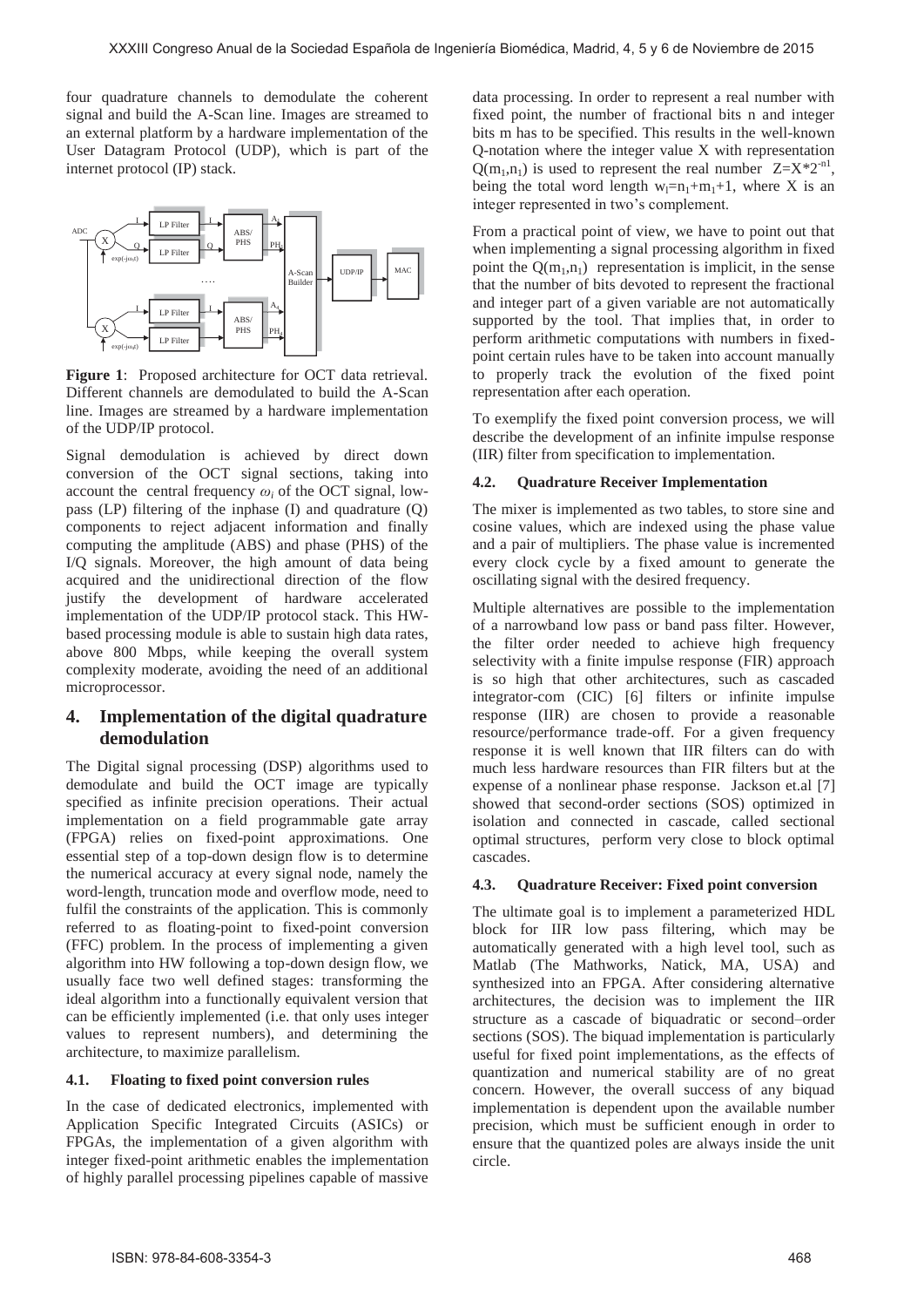

**Figure 3**: Fixed point analysis of the module. For the sake of clarity, we will assume that the scale factor and the representation after scaling is the same for all SOS modules. In our case, we have to specify the representation of the biquad output *yi*, the internal representation  $p_{2,i}$  as well as that of the scaling *s* and filter coefficients.

Next we perform the optimization analysis of an 8th-order Butterworth low-pass filter implementation with  $W_n=0.1$ . To evaluate the approximation goodness, the max relative error between the floating point implementation and fixed point implementation are compared at different points of the algorithm. Once the accuracy representation is determined, the analysis of the dynamic range at internal nodes helps us finding the number of integer bits that are required. After several simulations, we decided to constrain our internal representations to:

| Node Name                                                                                                                                             | <b>Fixed Point Requirements</b>                                                                                               |
|-------------------------------------------------------------------------------------------------------------------------------------------------------|-------------------------------------------------------------------------------------------------------------------------------|
| $x_0$                                                                                                                                                 | Q(0,12)                                                                                                                       |
| $a_i$                                                                                                                                                 | Q(2,11)                                                                                                                       |
| $b_j$                                                                                                                                                 | Q(2,11)                                                                                                                       |
| $p_0$                                                                                                                                                 | Q(3,23)                                                                                                                       |
| $p_1$                                                                                                                                                 | Q(12, 15)                                                                                                                     |
| $p_2$                                                                                                                                                 | Q(9,4)                                                                                                                        |
| y <sub>0</sub>                                                                                                                                        | Q(0,8)                                                                                                                        |
| Impulse Response<br>0.6<br>0.5<br>0.4<br>0.3<br>Amplitude<br>0.2<br>0.1<br>$\mathbf{0}$<br>$-0.1$<br>$-0.2$ $_{0}^{-}$<br>100<br>200<br>300<br>Sample | H(w)<br>10 <sup>1</sup><br>$10^0$<br>$10^{11}$<br>log(H(z))<br>$10^{-2}$<br>$10^{3}$<br>$10^{4}$<br>400<br>0.5<br>0<br>1<br>W |

**Figure 4**: Floating point impulse response (black) vs fixed point counterpart (blue) in time (Left) and frequency (Right) domain in log-scale.

With these representations, the partial time response after each SOS shows no clear distortion due to quantization, and the global time and frequency responses, shown in Figure 4, shows that the final fixed-point implementation is very close to that of the ideal one.

#### **4.4. Quadrature Receiver: Algorithm pipeline**

The pipelining of the SOS module, shown in Figure 5, is straightforward: registers are inserted at regular points as shown in the following figure, which does not show fixed-point word length adjustment blocks. These intermediate registers reduce the combinational complexity between registers without affecting the numerical result and eases the automatic generation of high order filters as a cascade of this building block, at the cost of higher latency. According to synthesis results with an Artix-7 FPGA (Xilinx, Logic Drive, San Jose CA, USA), this architecture would support data processing with sampling rates up to 90 MHz, independently of the filter order thanks to pipelining.



**Figure 5**: Block diagram of the pipelined biquad structure that is used as building block of the filter  $8<sup>th</sup>$  order IIR low-pass filter used to select the OCT channel of interest.

#### **4.5. Implementation of a UDP/IP HW module for high speed data streaming**

In this context, a dedicated module has been implemented to send a continuous data flow over an Ethernet network using off-the-shelf components. Data is encapsulated as UDP datagrams, which are built by a hardware module in the FPGA and sent to user configurable destination ports.

This communication module connects to an on-chip medium access controller, that handles the interface with an external gigabit transceiver (88E1111, Marvell, Hamilton Bermuda). Additional connectivity to a microprocessor (uP) is provided to enable bidirectional communication with the acquisition system via software. Moreover, a light weight custom implementation of the ARP level is used by the module to determine the MAC address of the destination.

Input data, organized as lines, are buffered in a first-first out (FIFO) buffer. Whenever a full line is waiting for transmission, a finite state machine builds the datagram, including cyclic redundancy checks, transfers it to a second FIFO and request the MAC to start the transmission and sends data to the external gigabit transceiver. It has been measured that the module transfers the input data without any loss up to 800 Mbit/s.

#### **5. Results**

The implemented architecture is configured for four OCT demodulation channels, with central frequencies at 1.5, 1.7, 2.0, 2.3 MHz, spectral bandwidths of 90 kHz and a sampling rate of 12.5MHz. Low pass filters are designed to guarantee adjacent-channel rejection higher than 100 dB. Dimensioning the word sizes is carried out with this constraint in mind. As an example, Figure 6 shows the generation of the A-scan for the fourth reception channel,